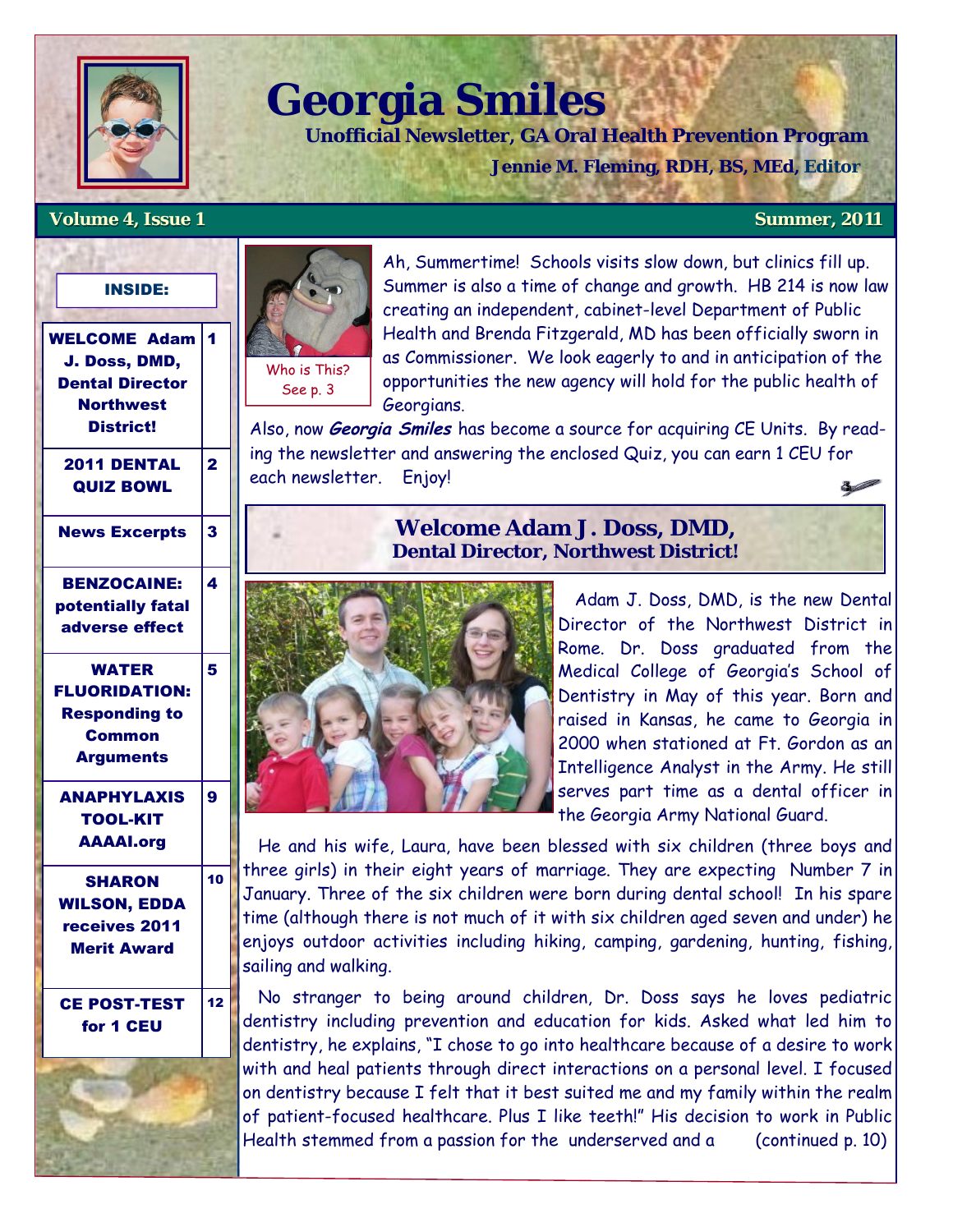# **Mark Your Calendars!**

**Coordinators Meeting (Telephone Conference), Friday, July 22, 2011, 10:00 AM to 12:00 Noon**

# **Toomer Elementary Student Wins 2011 Dental Quiz Bowl**

 It took 70 questions, but Toomer Elementary fifth grader Jaden Jackson eventually prevailed as the winner of the 2011 Dental Quiz Bowl. What was the 70th question? It was "Fluoride helps prevent cavities and can be found in either certain foods, water, toothpaste or in all of these?" Jaden knew that fluoride is present in all of these, including foods such as some seafood.

 The DeKalb County Board of Health's Dental Health Services sponsored the quiz bowl. The competition began in January, with over 900 students from nine elementary schools participating. The bowl required learning, then being able to recall, dozens of oral health facts. The other finalists were first runner-up Zacchaeus Jackson from Murphey Candler, second runner-up Kayla Cressey from Indian Creek, third runner-up Madison Williams from Midway and fourth runner-up Jacob Starks from Dunwoody.

 State Representative Rahn Mayo (District 91) presented the awards and emphasized how key a healthy smile is now and in the future. He reminded the students, "Having a nice smile is important for everyone, especially as you become an adult and enter the work world."

 According to the American Dental Association, dental cavities remain the most common chronic disease in children. The association's most recent data, from 2004, indicate that 42 percent of children ages 2 to 11 years have cavities in their primary (baby) teeth. In addition, 67 percent of 16 to 19 years olds already have cavities in their permanent (adult) teeth. Press Release: Vickie Elisa, 4-25-11







Front row (L to R) 1st runner-up Zacchaeus Jackson from Murphey Candler, 2nd runner-up Kayla Cressey from Indian Creek, 3rd runner-up Madison Williams from Midway, winner Jaden Jackson from Toomer and 4th runner-up Jacob Starks from Dunwoody. Joining them are DeKalb County Board of Health Services Director Dr. Dwayne Turner, State Representative Rahn Mayo, and District Health Director Dr. S. Elizabeth Ford.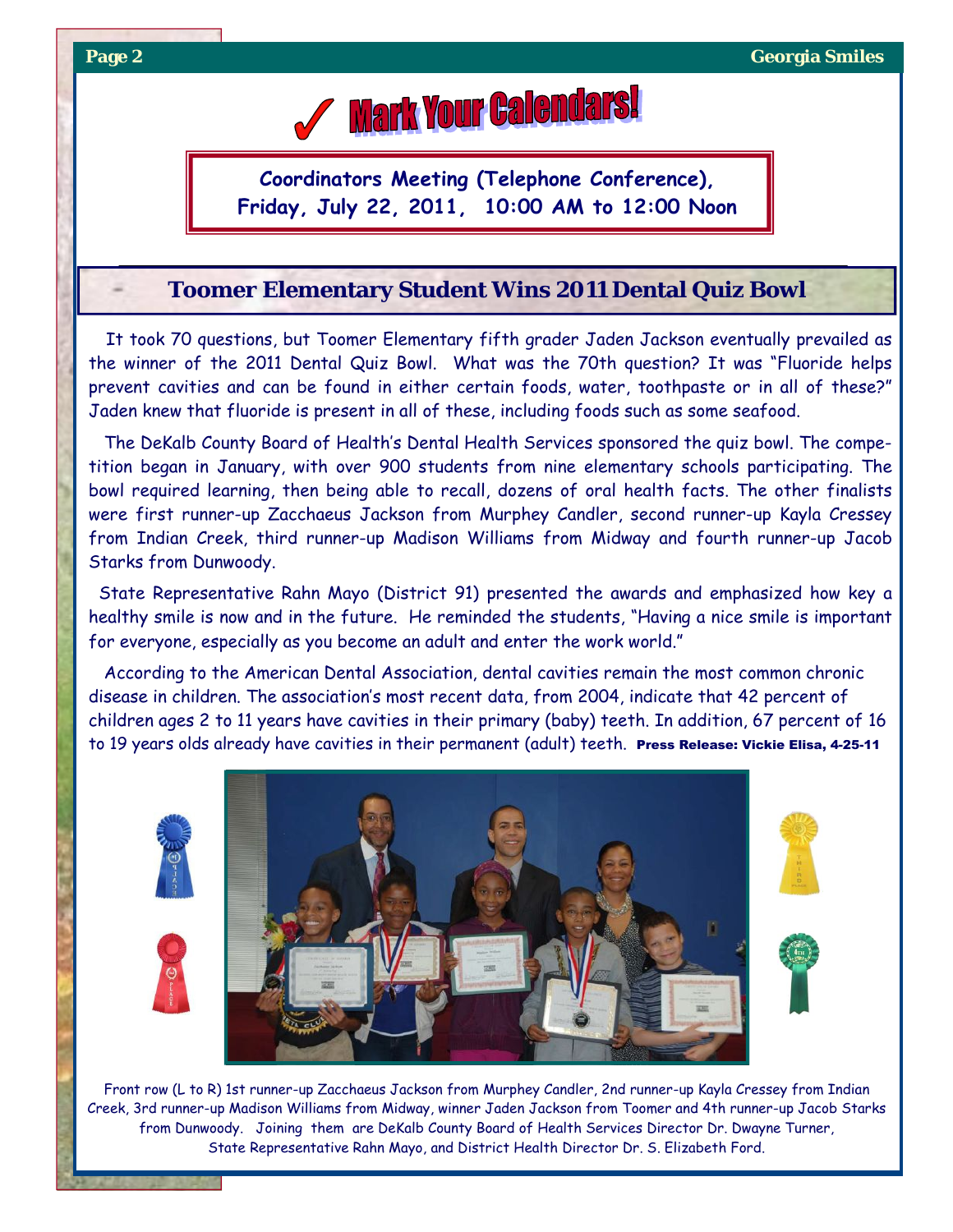# **News Excerpts of Interest**

**More Evidence Vitamin D Boosts Immune Response** (Science Daily, 6-18-11) The June 2011 issue of *Infection and Immunity* details a study involving vitamin D-treated lab grown gingival cells. These cells increased their production of white blood cells to produce natural proteins with antibiotic activity and killed more bacteria than the control. The study suggests that vitamin D can help protect gingiva from gingivitis and periodontitis. "Gill Diamond of the UMDNJ -- New Jersey Dental School, Newark, showed that vitamin D could stimulate lung cells to produce LL-37, a natural antibiotic protein, and kill more bacteria. In light of these findings, vitamin D might help cystic fibrosis patients. In the new research, he showed that vitamin D has the same effect on gingival cells." He also found that "vitamin D stimulates gingival cells to produce another protein thought to be made by white blood cells". To read more, visit http://www.sciencedaily.com/releases/2011/06/110617185105.htm.

**Nearly Half of HCW Ignore Critical Hand Hygiene Protocol** (Dimensions of Dental Hygiene, June 2011) http://www.dimensionsofdentalhygiene.com/print.asp?id=11055

 A WHO global survey showed that almost 50% of HCW do not wash their hands before providing care. The survey was presented in late May, at the 21st European Congress of clinical Microbiology and Infectious Diseases in Milan, Italy. Data collected included 327 health care facilities in 47 countries. WHO's My 5 Moments for Hand Hygiene is part of the campaign to Save Lives: Clean Your Hands. Moment 1 is the time frame before touching the patient and protects patients from the germs on HCW's hands after touching other patients and other surfaces. The 5 Moments include:

- 1. Before touching a patient.
- 2. Before cleaning or aseptic procedures.
- 3. After body fluid exposure/risk.
- 4. After touching a patient.
- 5. After touching patient surroundings.

**Newsletter Editor's comment**: "I add one more moment: "After touching self and/or PPE".

**Soap isn't Always as Clean as it Seems, Study Says** (Discovery News – Emily Sohn, 5-6-11) Every soap dispenser at an Ohio Elementary School were found contaminated. When the children washed up, microbe levels greatly increased! Findings suggested a re-examination of the kinds of soap dispensers used, as well as, how they are cleaned, especially in gyms and other public places. Another recent and large nationwide study found contamination with infectious bacteria in one out of four soap dispensers in public bathrooms. It is mandated that hospitals have dispensers with replaceable bags or cartridges with their own nozzle and sealed so they can't be contaminated. But many public places refill their dispensers repeatedly with pourable liquid soap. These dispensers are rarely, if ever, cleaned. Researchers in the journal Applied and Environmental Microbiology reported that when people washed with more highly contaminated the soap, more bacteria stuck to their hands after they finished washing. When more bacteria were on people's hands, more were transferred to the surfaces they touched. To read more: http://www.msnbc.msn.com/id/42935271/ns/health-health\_care/t/soap-isnt-always-clean-itseems-study-says/ More Excerpts on page 10



If you recognized **Judy A. Stephenson, RDH**, from the Northeast Health District in Athens, as the dancing partner with "Hairy Dawg", you were absolutely right! Photo from her son's wedding, 2007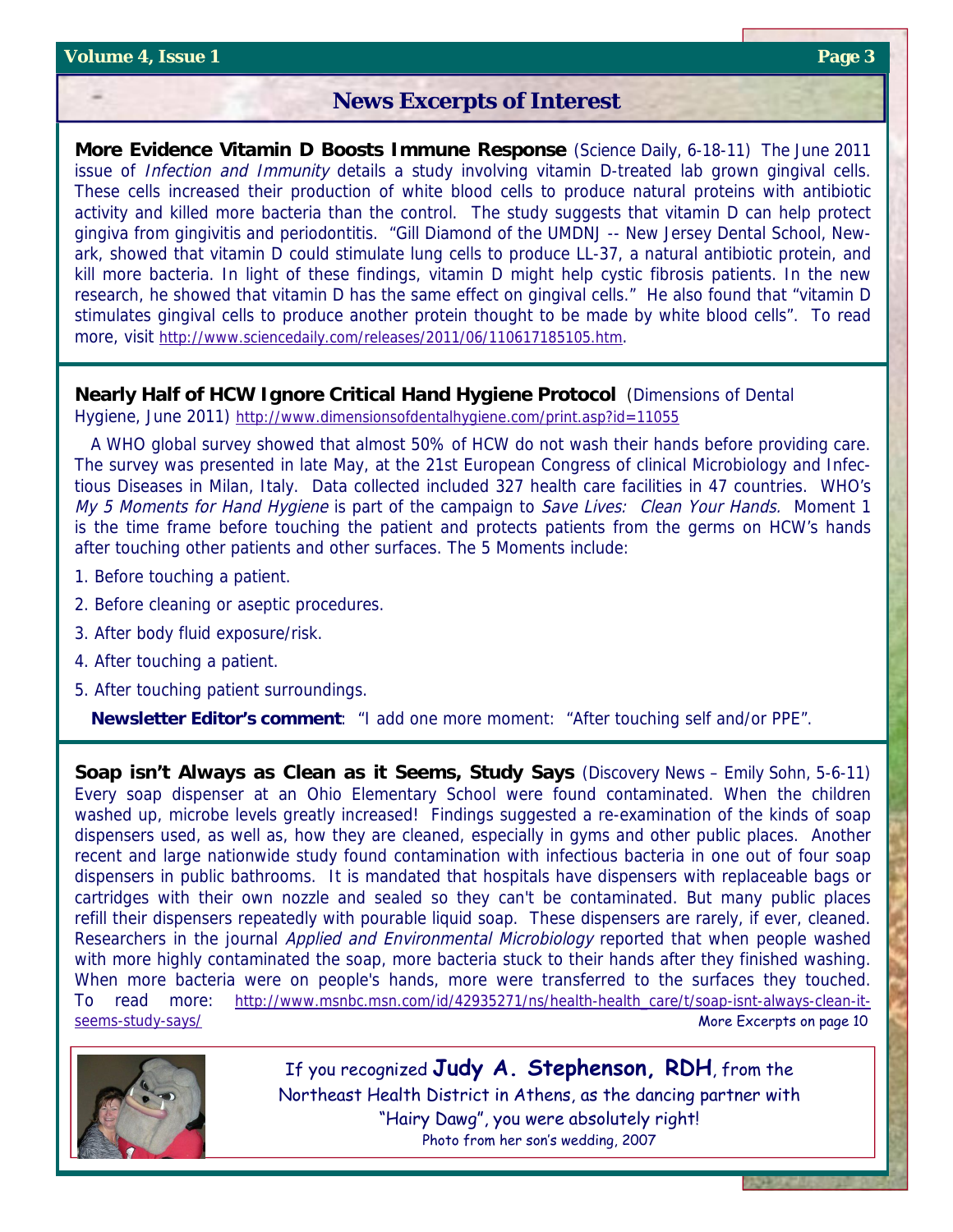## **FDA: Reports of a rare, but serious and potentially fatal adverse effect with the use of over-the-counter (OTC) benzocaine –submitted by Dr. Lense**

#### **Safety Announcement from FDA**

**[04-07-2011]** The U.S. Food and Drug Administration (FDA) is warning the public that the use of benzocaine, the main ingredient in over-the-counter (OTC) gels and liquids applied to the gums or mouth to reduce pain, is associated with a rare, but serious condition. This condition is called methemoglobinemia and results in the amount of oxygen carried through the blood stream being greatly reduced. In the most severe cases, methemoglobinemia can result in death.

 Benzocaine gels and liquids are sold OTC under different brand names such as Anbesol, Hurricaine, Orajel, Baby Orajel, Orabase, and store brands. Benzocaine is also sold in other forms such as lozenges and spray solutions. These products are used to relieve pain from a variety of conditions, such as teething, canker sores, and irritation of the mouth and gums.

 Methemoglobinemia has been reported with all strengths of benzocaine gels and liquids, including concentrations as low as 7.5%. The cases occurred mainly in children aged two years or younger who were treated with benzocaine gel for teething. People who develop methemoglobinemia may experience pale, gray or blue colored skin, lips, and nail beds; shortness of breath; fatigue; confusion; headache; lightheadedness; and rapid heart rate. In some cases, symptoms of methemoglobinemia may not always be evident or attributed to the condition. The signs and symptoms usually appear within minutes to hours of applying benzocaine and may occur with the first application of benzocaine or after additional use. **If you or your child has any of these symptoms after taking benzocaine, seek medical attention immediately.**

Benzocaine products should not be used on children less than two years of age, except under the advice and supervision of a healthcare professional. Healthcare professionals and consumers are advised to consider the American Academy of Pediatrics' recommendations for treating teething pain instead of using the benzocaine teething products: $\frac{1.2}{1.2}$ 

- Give the child a teething ring chilled in the refrigerator.
- Gently rub or massage the child's gums with your finger to relieve the symptoms of teething in children.

If these methods do not provide relief from teething pain, consumers should talk to a healthcare professional to identify other treatments.

 ...The onset of symptoms or diagnosis of methemoglobinemia generally ranged from a few minutes to one or two hours following the application of the benzocaine gel. Symptoms occurred with the first or subsequent applications of benzocaine gel. For the gel and oral liquid methemoglobinemia cases, cyanosis was the most often reported sign that alerted the patients or caregivers to the condition. In particular, reports describe blue discoloration of the lips and nail beds, as well as ashen extremities. Other signs and symptoms reported included irritability, lethargy, difficulty walking, inability to feel hands and feet, and syncope. For more information regarding this Safety Announcement, to read it in entirety, and access the sources: http://www.fda.gov/Drugs/ DrugSafety/ucm250040.htm

 $\leftarrow$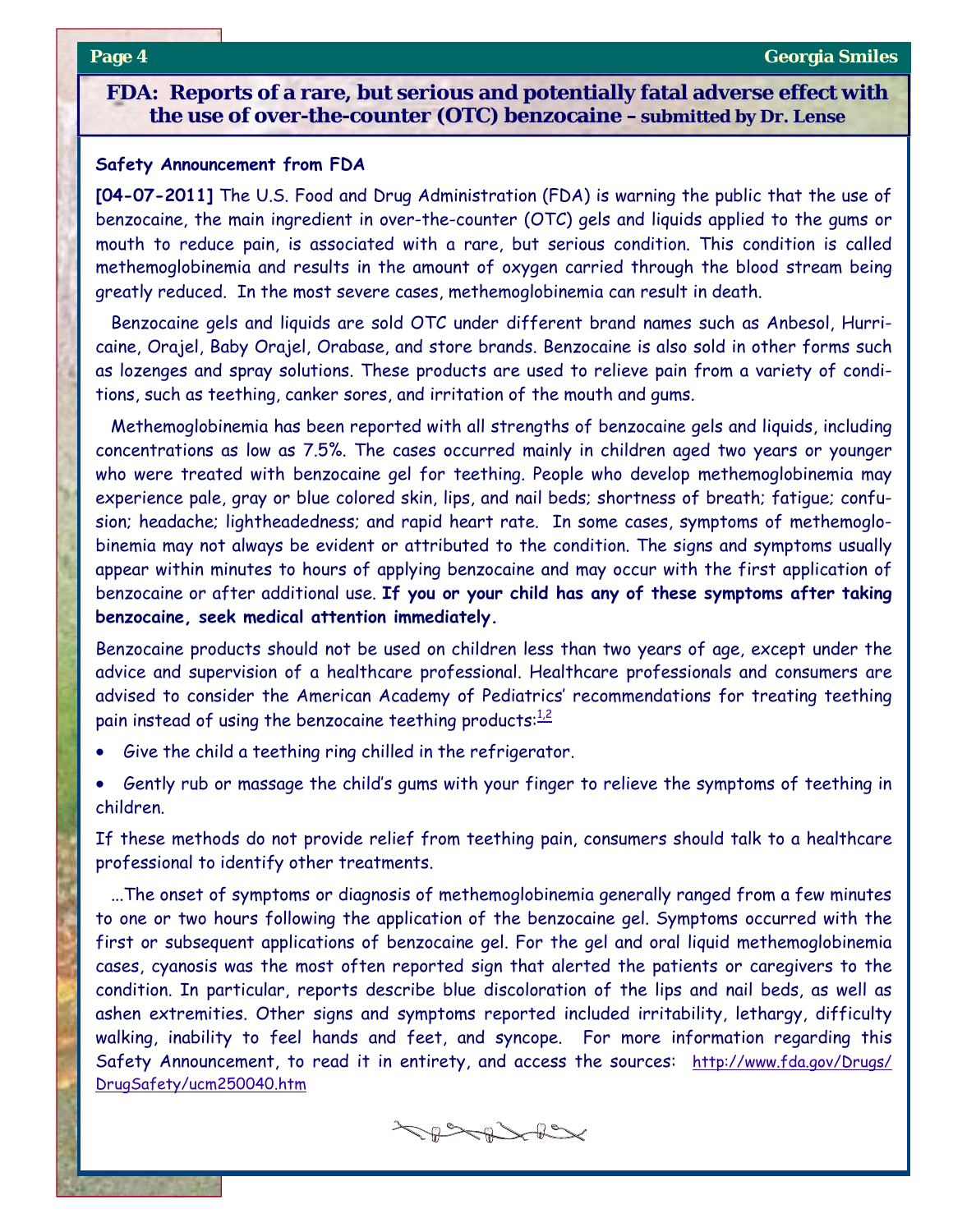#### **Volume 3, Issue 2 Page 5**

**How to Respond to Common Arguments Against Water Fluoridation –submitted by Dr. Lense**

**1. "Once you've entered adulthood, it no longer matters whether you drink fluoridated or not."**

# Respond this way:

- . Fluoridation provides dental benefits to people of all ages, from young children to seniors.
- •Fluoridation helps more seniors keep their teeth. Studies have shown that older Americans living in fluoridated communities suffer lower rates of tooth decay.
	- **Fact:** Before water fluoridation was common, most people over age 65 had lost most or all of their teeth. Between 1971 and 2004, the percentage of seniors aged 65 to 74 who had lost their teeth declined from about 50 percent to only 24 percent.
	- **Fact:** A 2010 study confirmed that a child who receives fluoridated water in their early years experiences benefits that last far into the adult years. The study's co-author stated, "Your fluoridation exposure at birth is affecting your tooth loss in your 40s and 50s, regardless of what your fluoridation exposure was like when you were 20 and 30 years old."

### **2. "Our state/community can't afford the cost of fluoridating water."**

- . Fluoridation is a health strategy that provides a solid return on investment. In fact, reaching more residents with fluoridated water will save taxpayers money by lowering our state's Medicaid costs and reducing families' health care expenses.
	- **Fact:** Texas is saving \$24 per child, per year in Medicaid expenditures for children because of the cavities that have been prevented by drinking fluoridated water.
	- **Fact:** The national average cost of filling one cavity (\$145) is more than twice the cost of providing optimally fluoridated water to an individual for a lifetime.
	- Fact: Every \$1 invested in water fluoridation saves about \$38 in unnecessary dental treatment costs.

**3. "I watched a video on the Internet in which a chemistry professor says that fluoride can cause all kinds of health problems in human beings. Someone like that must know what he's talking about."** 

## Respond this way:

- The most respected medical and health organizations endorse water fluoridation as a safe, effective way to prevent tooth decay.
	- **Fact:** The last five U.S. Surgeons General representing administrations of both parties — have publicly endorsed fluoridation as a wise health strategy.
	- **Fact:** The last five U.S. Surgeons General representing administrations of both parties — have publicly endorsed fluoridation as a wise health strategy.
	- **Fact:** The American Dental Association, the American Academy of Pediatrics and the American Medical Association are only some of the many organizations that support fluoridation.

Continued next page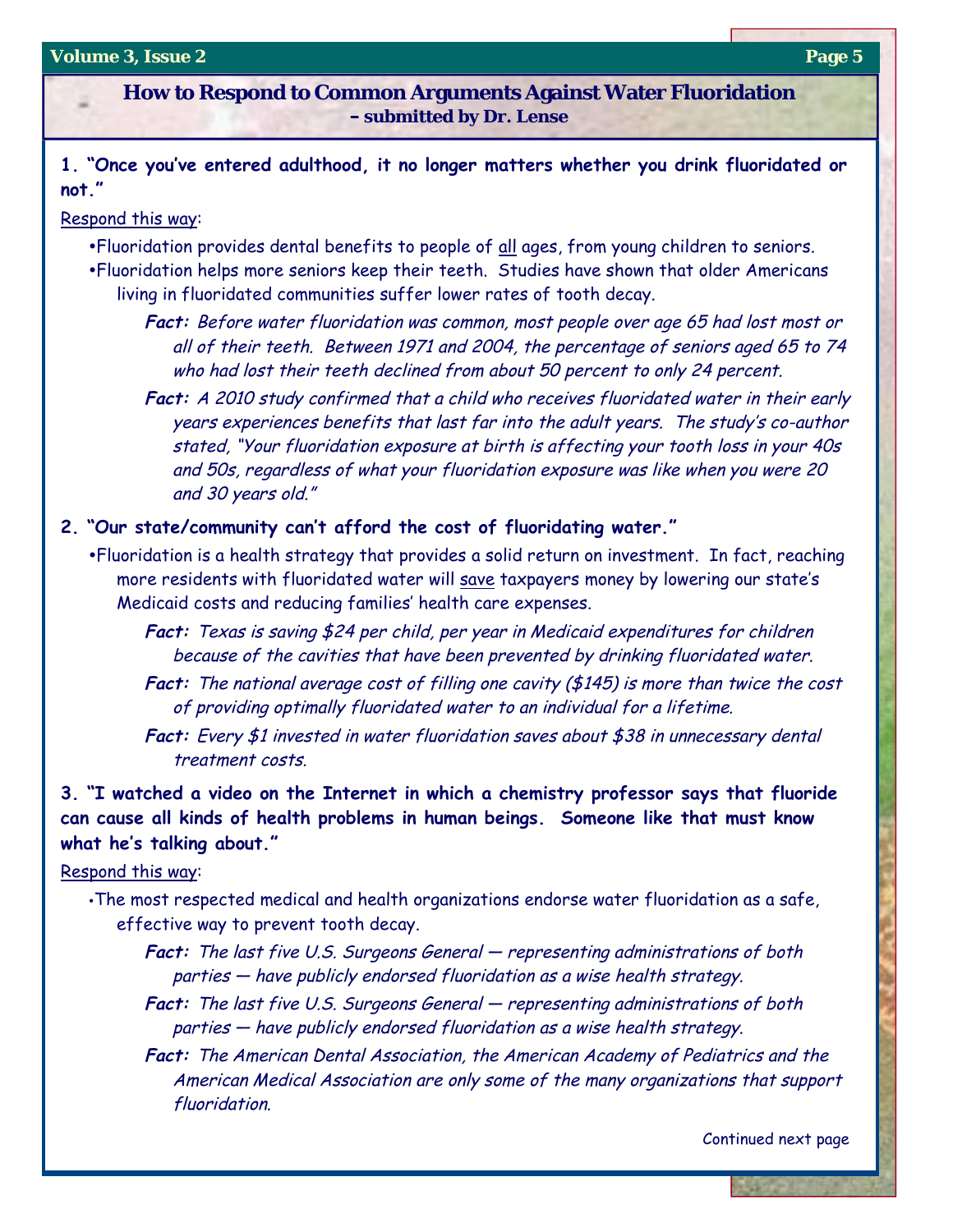How to Respond, continued

**Fact:** The Centers for Disease Control and Prevention has called fluoridation one of "ten great public health achievements of the 20th century."

# **4. "There's no real proof that water fluoridation prevents tooth decay."**

### Respond this way:

- Studies confirm that fluoridation reduces tooth decay by 18 to 40 percent.
- . A 2010 study confirmed that a child who receives fluoridated water in their early years receives benefits that last far into the adult years.

# **5. "Why do we need fluoridation? Americans have healthy teeth. We no longer have lots of people with dental problems."**

. Although dental health has improved overall in recent decades, tooth decay remains the most common chronic disease of childhood. And much of that disease is concentrated in those children who do not have access to fluoridated water.

Fact: A study of two similar, adjacent communities in Arkansas showed that residents without access to fluoridated water had twice as many cavities as those with access to fluoridated water.

# **6. "Fluoridation is a 'freedom of choice' issue. People should be able to choose when or if they have fluoride in their drinking water."**

Respond this way:

- . Fluoride exists naturally in virtually all water supplies, so it isn't a question of choosing to get fluoride. The only question is whether they receive the optimal level that's documented to prevent tooth decay.
- There are several examples of how everyday products are fortified to enhance the health of Americans — iodine is added to salt, and Vitamin D is added to milk.
- . It is completely unrealistic to make water fluoridation a person-by-person or household-byhousehold choice. The cost efficiency comes from a public water system fluoridating its entire supply.
- . Maintaining an optimal amount of fluoride in water is based on the principle that decisions about public health should be based on what is healthy for the entire community, not based on the fears of a handful of individuals who have extreme opinions about their drinking water.

### **7. "Fluoride is a poison that doesn't belong in drinking water."**

#### Respond this way:

- •Fluoride is already in water. Fluoride is a mineral that exists naturally in water supplies and even in some brands of bottled water. If the people making this "poison" statement truly believed it, they would no longer drink water or eat fish, eggs, meat or other food products that contain small levels of fluoride.
- .Opponents often make this kind of statement about fluoride, but they never bother to admit that the optimal level of fluoride in drinking water will not "poison" anyone.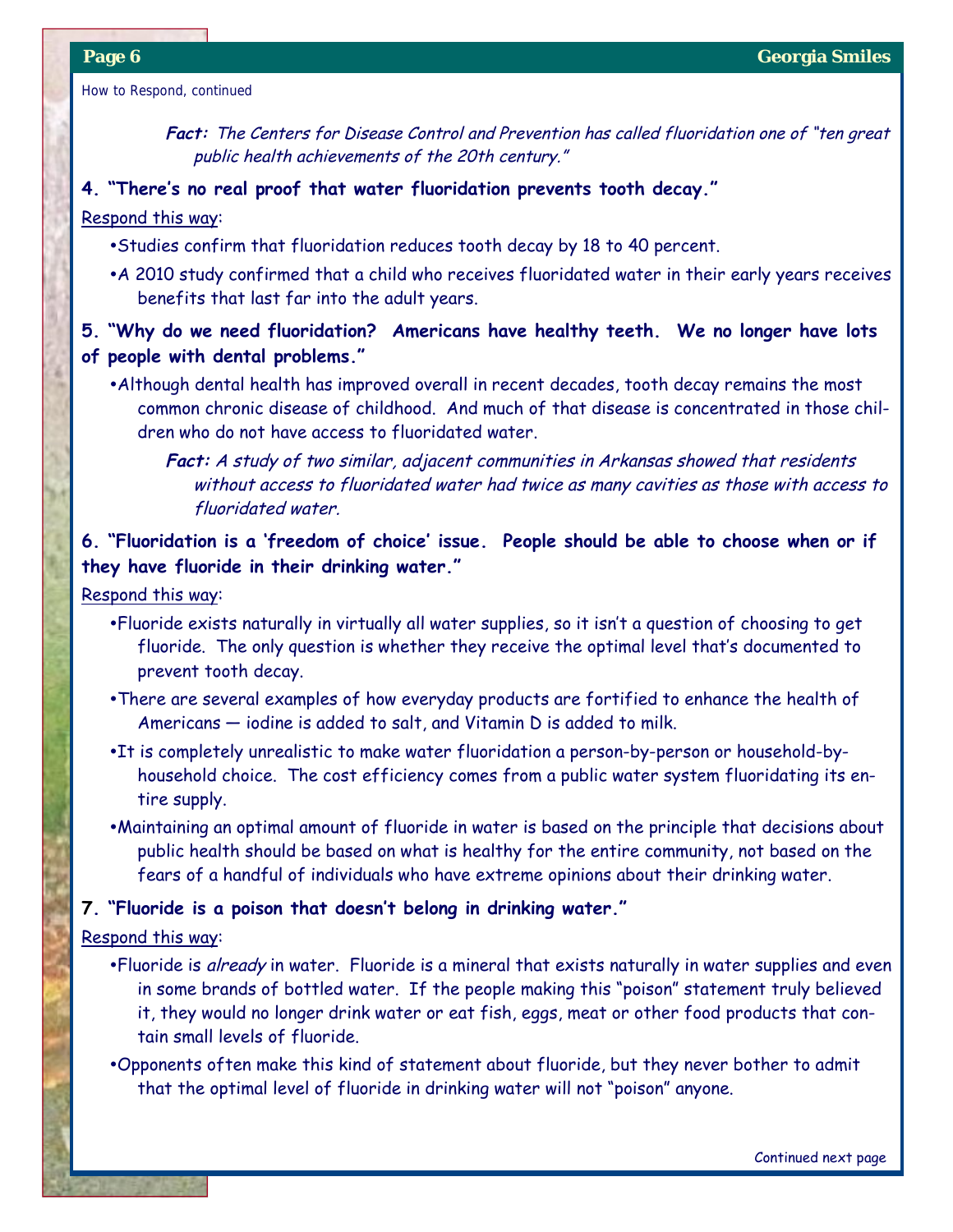How to Respond, continued

- The experts strongly disagree. The Centers for Disease Control and Prevention, the American Dental Association and other respected groups point out that the optimal level of fluoride in drinking water is safe and effective for improving dental health.
- An environmental researcher and chemist with 35 years of experience examined this kind of argument and declared it to be "inflammatory and misleading rhetoric."
- **8. "We already can get fluoride in toothpaste, so we don't need it in our drinking water."**

# Respond this way:

- The benefits from water fluoridation build on those from fluoride in toothpaste. Studies conducted in communities that fluoridated water in the years after fluoride toothpastes were common have shown a lower rate of tooth decay than communities without fluoridated water.
- A Colorado study concluded that there "appears to be a net benefit in caries reduction from drinking water fluoridation over and above that from toothpaste and other sources of fluoride."
- ŸFluoride treatments at a dentist's office won't make up for the benefits of water fluoridation. A 2005 study concluded, "Fluoride toothpaste does a great job in helping to prevent dental decay, but only provides a temporary topical benefit to the tooth surfaces. Fluoride toothpaste, by itself, also does not prevent decay as well as fluoride from the previously mentioned systemic sources [including fluoridation]."

# **9. "Fluoride is especially toxic for small children."**

Respond this way:

• Medical experts disagree. In fact, the American Academy of Family Physicians recommends that parents consider using dietary fluoride supplements for children from ages 6 months through age 16 "when drinking water levels are suboptimal" — meaning when their water isn't fluoridated.

# **10. "Fluoride must be bad for kids. Even the labels on fluoride toothpaste tell you to 'keep out of reach of children'."**

Respond this way:

- This statement on a toothpaste label reflects the fact that the level of fluoride in toothpaste is much higher than the level in drinking water. These words on a toothpaste label are a simple way to encourage parents to monitor their young children during tooth-brushing. The idea is to encourage these kids to learn good habits — brushing teeth without swallowing the toothpaste.
- . The American Dental Association has stated that "a child could not absorb enough fluoride from toothpaste to cause a serious problem."
- Many vitamin labels (see next page) have similar statements: "Keep out of reach of children." That's because almost anything can be harmful if left in the hands of unsupervised, young children.

### **11. "Fluoride causes bone cancer and lots of other major health problems."**

Respond this way:

 $\bullet$ This is what opponents always say  $-$  and without offering any proof. According to the American Council on Science and Health, "Historically, anti-fluoride activists have claimed, with no evidence, that fluoridation causes everything from cancer to mental disease." Continued next page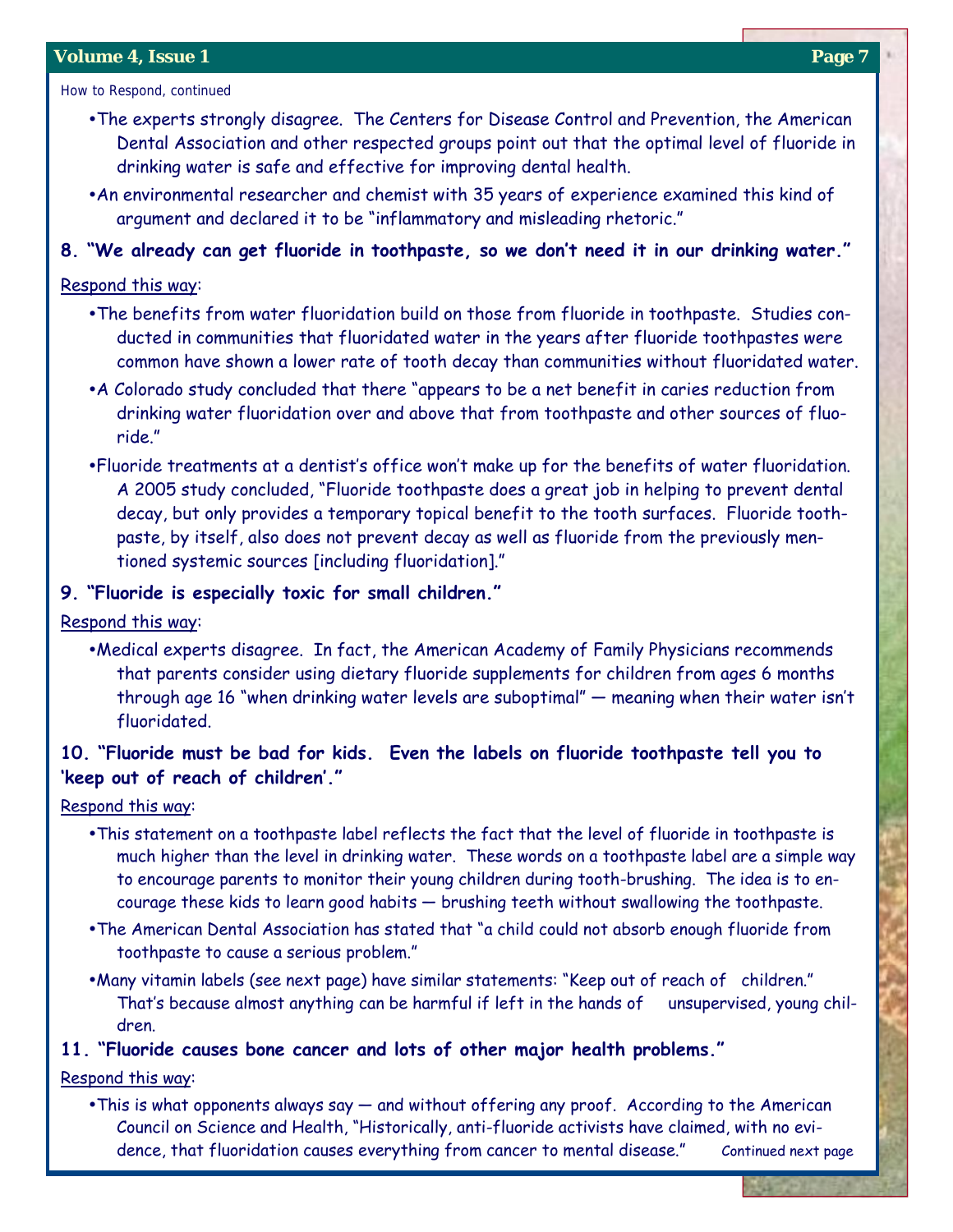o

4

И

т

 $\infty$ 

īn

8

ô

Ö

Z

% Daily Valu

VL 832D

#### How to Respond, continued

Vitamin D is a fat-soluble vitamin that helps maintain healthy bones by stimulating the absorption of calcium in the body. The body has the ability to make<br>vitamin D naturally when exposed to sunlight. During the winter months,<br>however, the body's vitamin D stores are low, increasing the risk of deficiency.<br>Sunscreens also block the body's ability to make vitamin D from sunlight. Vitamin<br>D deficiency can contribute to accelerated bone loss and reduced calcium utilization Our Vitamin D softgels provide a natural source of this important fat-soluble vitamin. WE GUARANTEE OUR SUPPLEMENTS<br>FOR POTENCY AND PURITY



hese statements have not been evaluated by the<br>ood and Drug Administration. This product is not<br>itended to diagnose, treat, cure, or prevent any disease.

# **12. "I heard that the EPA is reviewing the maximum fluoride level because fluoride can cause fluorosis. That's reason enough to oppose fluoridated water."**

400 IU

**Supports Healthy** 

#### Respond this way:

- •Dental fluorosis is a rare condition, and the chances of this occurring will decrease thanks to the new federal recommendations for the optimal fluoride level in drinking water.
- Severe dental fluorosis is extremely rare condition.
	- **Fact:** According to the American Academy of Family Physicians, there have been "only a handful of cases reported during the past 30 years."
- The report that prompted EPA's review was not focused on the fluoride level used to optimally fluoridate public water supplies.
	- Fact: As the Centers for Disease Control and Prevention has explained, EPA's review is based on a National Research Council report that "addresses the safety of high levels of fluoride in water that occur naturally, and **does not** question the use of lower levels of fluoride to prevent tooth decay." (emphasis added)

# **13. "It isn't constitutional for our state to require communities to fluoridate their water."**

### Respond this way:

- •Nothing in our state's constitution can be cited to support this point of view.
- $\bullet$ In more than a dozen rulings, state courts  $-$  many decades ago  $-$  looked at the issue of whether fluoridation violates U.S. Constitution. In every instance, the court of last resort in these states upheld the constitutionality of fluoridation.
	- **Fact:** These rulings include decisions by the Louisiana Supreme Court (1954), the Oklahoma Supreme Court (1954), the Indiana Supreme Court (1956), the Oregon Supreme Court (1956), the Missouri Supreme Court (1961) and the Kentucky Court of Appeals (1969).
	- **Fact:** In the Louisiana case, Chapman v. City of Shreveport, the state supreme court ruled that the Constitution "does not deprive a state or its subdivisions" of the right to "protect the health of the people." The court noted that adding fluoride "does not affect the color, odor or taste of the water" and called fluoridation the "same kind of procedure" by which many communities add chlorine to swimming pools.

**Sources:** Page 13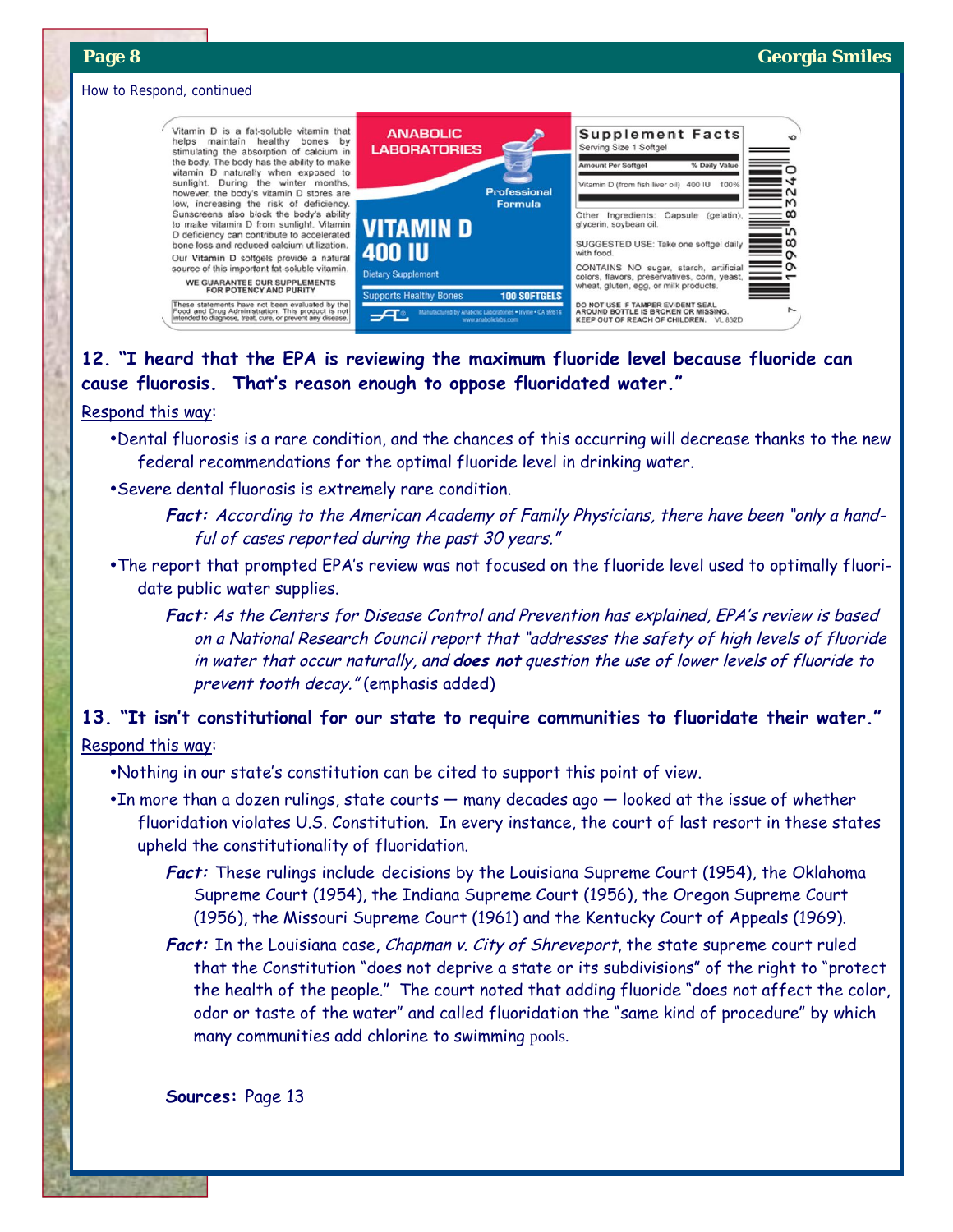$\sqrt{ }$ 

Georgia

|  | Anaphylaxis Tool-kit: What's Your Action Plan? |
|--|------------------------------------------------|
|--|------------------------------------------------|

The American Academy of Allergy, Asthma, and Immunology's tool-kit for use in case of an anaphylactic reaction that may occur chairside is shown below. For more information and<br>notational that the latter is the constant of the channel of the constant of the constant of the constant of the constant of the const resources: http://www.aaaai.org/professionals/school\_tools.stm

|                                                                                                      |                                    |                                                                                   | AMERICAN ACADEMY OF ALLERGY<br><b>ASTHMA &amp; IMMUNOLOGY</b><br>www.aaaai.org                                                                     |  |  |  |
|------------------------------------------------------------------------------------------------------|------------------------------------|-----------------------------------------------------------------------------------|----------------------------------------------------------------------------------------------------------------------------------------------------|--|--|--|
|                                                                                                      |                                    |                                                                                   | <b>Anaphylaxis Emergency Action Plan</b>                                                                                                           |  |  |  |
|                                                                                                      |                                    |                                                                                   |                                                                                                                                                    |  |  |  |
|                                                                                                      |                                    |                                                                                   |                                                                                                                                                    |  |  |  |
| Asthma Yes (high risk for severe reaction) No                                                        |                                    |                                                                                   |                                                                                                                                                    |  |  |  |
|                                                                                                      |                                    |                                                                                   | ,我们也不会有什么。""我们的人,我们也不会有什么?""我们的人,我们也不会有什么?""我们的人,我们也不会有什么?""我们的人,我们也不会有什么?""我们的人                                                                   |  |  |  |
|                                                                                                      | <b>MOUTH</b>                       |                                                                                   | and the control of the control of the control of the control of the control of the control of the control of the<br><b>Symptoms of Anaphylaxis</b> |  |  |  |
|                                                                                                      | <b>THROAT*</b>                     | itching, swelling of lips and/or tongue<br>itching, tightness/closure, hoarseness |                                                                                                                                                    |  |  |  |
| <b>SKIN</b><br><b>GUT</b>                                                                            |                                    | itching, hives, redness, swelling<br>vomiting, diarrhea, cramps                   |                                                                                                                                                    |  |  |  |
|                                                                                                      | LUNG <sup>*</sup><br><b>HEART*</b> |                                                                                   | shortness of breath, cough, wheeze<br>weak pulse, dizziness, passing out                                                                           |  |  |  |
|                                                                                                      |                                    |                                                                                   | Only a few symptoms may be present. Severity of symptoms can change quickly.<br>*Some symptoms can be life-threatening. ACT FAST!                  |  |  |  |
| Emergency Action Steps - DO NOT HESITATE TO GIVE EPINEPHRINE!                                        |                                    |                                                                                   |                                                                                                                                                    |  |  |  |
| 1. Inject epinephrine in thigh using (check one):   Adrenaclick (0.3 mg)   Adrenaclick (0.15 mg)     |                                    |                                                                                   |                                                                                                                                                    |  |  |  |
|                                                                                                      |                                    |                                                                                   | EpiPen Jr (0.15 mg) EpiPen (0.3 mg)                                                                                                                |  |  |  |
|                                                                                                      |                                    |                                                                                   | Twinject (0.15 mg) Twinject (0.3 mg)                                                                                                               |  |  |  |
| Other medication/dose/route: www.communication.com/second-communication-communication-communication- |                                    |                                                                                   |                                                                                                                                                    |  |  |  |
| IMPORTANT: ASTHMA INHALERS AND/OR ANTIHISTAMINES CAN'T BE DEPENDED ON IN ANAPHYLAXIS.                |                                    |                                                                                   |                                                                                                                                                    |  |  |  |
| 2. Call 911 or rescue squad (before calling contact)                                                 |                                    |                                                                                   |                                                                                                                                                    |  |  |  |
| 3. Emergency contact #1: home work work only cell                                                    |                                    |                                                                                   |                                                                                                                                                    |  |  |  |
|                                                                                                      |                                    |                                                                                   |                                                                                                                                                    |  |  |  |
| Emergency contact #3: home work work work cell                                                       |                                    |                                                                                   |                                                                                                                                                    |  |  |  |
|                                                                                                      |                                    |                                                                                   |                                                                                                                                                    |  |  |  |
|                                                                                                      |                                    |                                                                                   |                                                                                                                                                    |  |  |  |
| Doctor's Signature/Date/Phone Number                                                                 |                                    |                                                                                   |                                                                                                                                                    |  |  |  |
|                                                                                                      |                                    |                                                                                   |                                                                                                                                                    |  |  |  |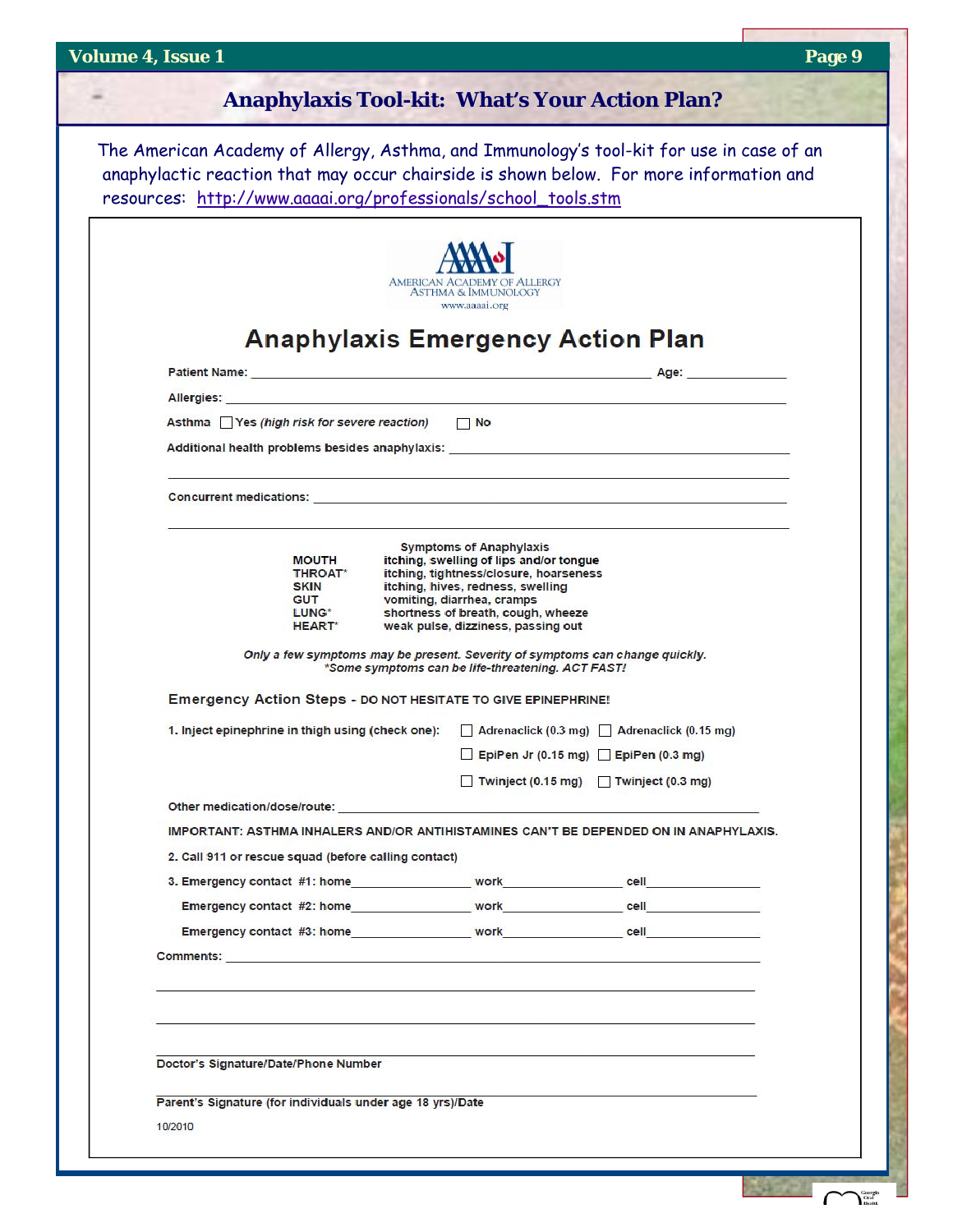

#### **2011 GDPH Award of Merit**

**Sharon P. Wilson, EDDA**, District 3.5, dental program operations specialist and personal assistant to Dr. Dwayne Turner, Dental Director, received the 2011 Georgia Dental Public Health Award of Merit at the GPHA Annual Meeting and Conference

#### Welcome Dr. Doss continued



sense of calling to the clinic in Rome. "I chose to come to Rome because of the outstanding staff, patients and clinic in the Northwest District. I was excited to come here and I am proud of my team and the work we do."

#### More Excerpts of Interest

**Biologist Discovers Key Regulators for Biofilm Development** (Infection Control Today, June 2011)

Biofilms are responsible for some of the most virulent, antibiotic-resistant infections. Science has not always understood how they develop communities. Syracuse University biologist sheds new light on the process in a recent study. A complex cascade of enhancer binding proteins (EBPs) was discovered that are responsible for turning on genes that initiate the formation of a biofilm. The study was published June 13 in the Proceedings of the National Academy of Sciences. Anthony Garza and a team of scientists from the University of Miami School of Medicine, the University of Wisconsin-Madison, and Stanford University School of Medicine, discovered a complex regulatory cascade of EBPs that is designed to be highly responsive to environmental signals. Garza is an associate professor of biology in SU's College of Arts and Sciences and corresponding author for the study. "The regulatory circuit we identified is very different from that which has previously been seen." He says, "Bacterial cells that form biofilms require cooperative behavior similar to cells in more complex organisms. We knew EBPs were important in initiating biofilm development, and that there was a connection between EBPs and specific biofilm genes. But we didn't know how the EBP regulatory circuit was put together." He continues that the work uncovers how biofilms are genetically initiated and is key to developing new ways to prevent and/or treat infected surfaces, "Biofilms can be up to a thousand times more antibiotic resistant than free-living bacteria," Garza says. "Once established, biofilms are extremely resistant to killing agents—chemicals, cleaners, antibiotics. The key to preventing their development is in understanding how they get started." http://www.infectioncontroltoday.com/news/2011/06/biologist-discovers-key-regulators-for-biofilmdevelopment.aspx

**Newcastle University Researcher Invents Less Painful Dental Injection** (Rachel Wearmouth, The JournalLive.co uk, Jun 20 2011) Dr John Meechan has invented a syringe will lessen the pain of dental injections by reducing their acidity. The Newcastle University researcher says the device works by pushing down the plunger which opens a valve and mixes neutralizer moments before an injection is administered. The cartridge, developed by researchers Chris Lawrence and Phil Harley from the university, could have far-reaching implications across all areas of medicine. Although is still a prototype, it won Best Overall Winner in the Dental and Oral Health section of the Medical Futures Innovation Awards. http://www.journallive.co.uk/north-east-news/todays-news/2011/06/20/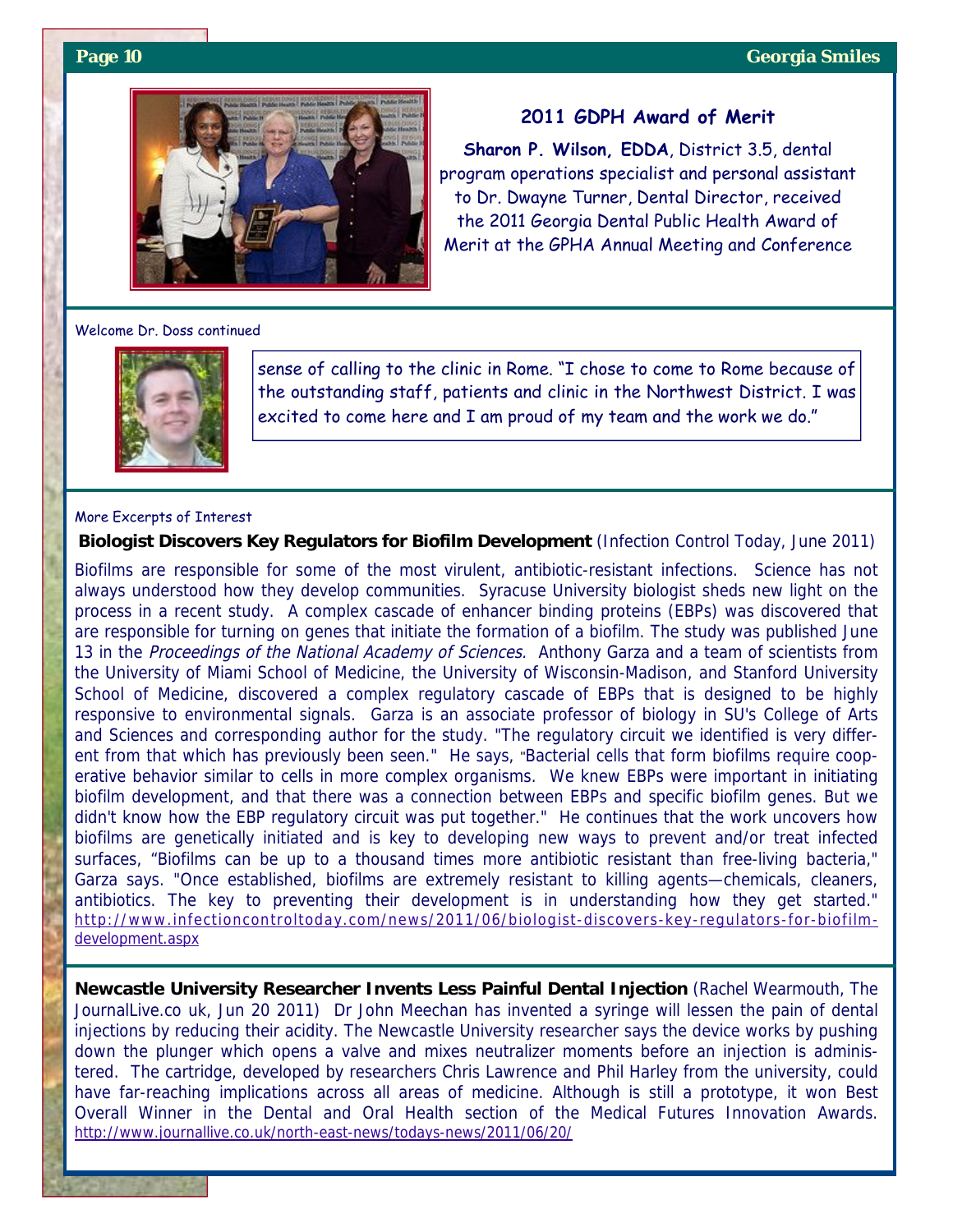#### News Excerpts continued

**Simple Saliva Test Detects Your 'Real' Age** (HealthDay News, June 22, 2011) A new saliva test uses a process called methylation to predict a person's age within a five-year range. The test may help solve crimes and improve patient care. University of California, Los Angeles geneticists say their test is a chemical modification of one of the four building blocks that make up DNA. Dr. Eric Vilain, a UCLA professor of human genetics, pediatrics and urology, and his colleagues analyzed saliva samples from 34 pairs of identical male twins, aged 21 to 55. They were able to identify 88 sites on their DNA that strongly linked methylation to age. They replicated their findings in the general population with 31 men and 29 women, aged 18 to 70. The geneticists were able to create a predictive model using two of the three genes with the strongest age-related link to methylation. When they entered the data from the samples taken, the test correctly predicted their ages within five years.

 "Methylation's relationship with age is so strong that we can identify how old someone is by examining just two of the 3 billion building blocks that make up our genome," said Sven Bocklandt, study author and former UCLA geneticist. Vilain said, "Doctors could predict your medical risk for a particular disease and customize treatment based on your DNA's true biological age, as opposed to how old you are. By eliminating costly and unnecessary tests, we could target those patients who really need them." Police could also use the test to get an idea of a criminal suspect's age, on traces of saliva found at a crime scene, such as that on a coffee cup or cigarette. To read more: http://www.nlm.nih.gov/medlineplus/news/ fullstory\_113516.html

**Smoking Could Kill 8 Million a Year by 2030: WHO** (Reuters, Kate Kelland, May 31, 2011) The World Health Organization (WHO) has said that tobacco will kill nearly six million people this year, including 600,000 non-smokers as governments are not doing enough to persuade people to quit or protect others from second-hand smoke. The epidemic of tobacco-related disease and death has just begun, they say, since there is often a lag of many years between when people start smoking and when it affects health. By 2030, the annual death toll could reach 8 million. More governments are being urged to sign up to implement the United Nations health body tobacco control treaty, and are being warned that tobacco use could cause up to a billion deaths in the 21st century, much higher than the 100 million deaths it caused in the previous century if current trends persist. For World No Tobacco Day on May 31, 2011, the World Lung Foundation campaign group launched a website containing graphic images of the health effects of smoking that health officials can download for use as warnings on tobacco packaging. They say that on average, smokers see images on tobacco packs 15 times a day. This adds up to almost 5,500 times a year making the pictures "a highly effective channel to inform smokers about the dangers of tobacco." http://www.medscape.com/viewarticle/743629?src=mp&spon=42

**Deadly Variant Creutzfeldt-Jakob Disease May Have Link to Tooth Decay** (Wales Online-May 16, 2011) The human form of variant Creutzfeldt-Jakob Disease (vCJD) could be linked to caries. It may be caused by the same infectious agent that causes Mad Cow Disease. The hypothesis, published in the journal *Dental Hypotheses*, suggests tooth decay may be the way people became infected with it as a result of eating contaminated meat during the 1980s. As cases are highest in Scotland and the North-East of England, where rates of dental decay are high, it may explain the geographical spread of the disease. Between 1990 and the start of May 2011 there have been 171 confirmed and probable vCJD deaths reported. The hypothesis: http://www.dentalhypotheses.com/index.php/dhj/article/view/33 To read more: http://www.walesonline.co.uk/news/wales-news/2011/05/16/deadly-vcjd-may-have-a-link-to-tooth-decay-91466- 28697962/

> **I consider my ability to arouse enthusiasm among men the greatest asset I possess. The way to develop the best that is in a man is by appreciation and encouragement. ~ Charles Schwab**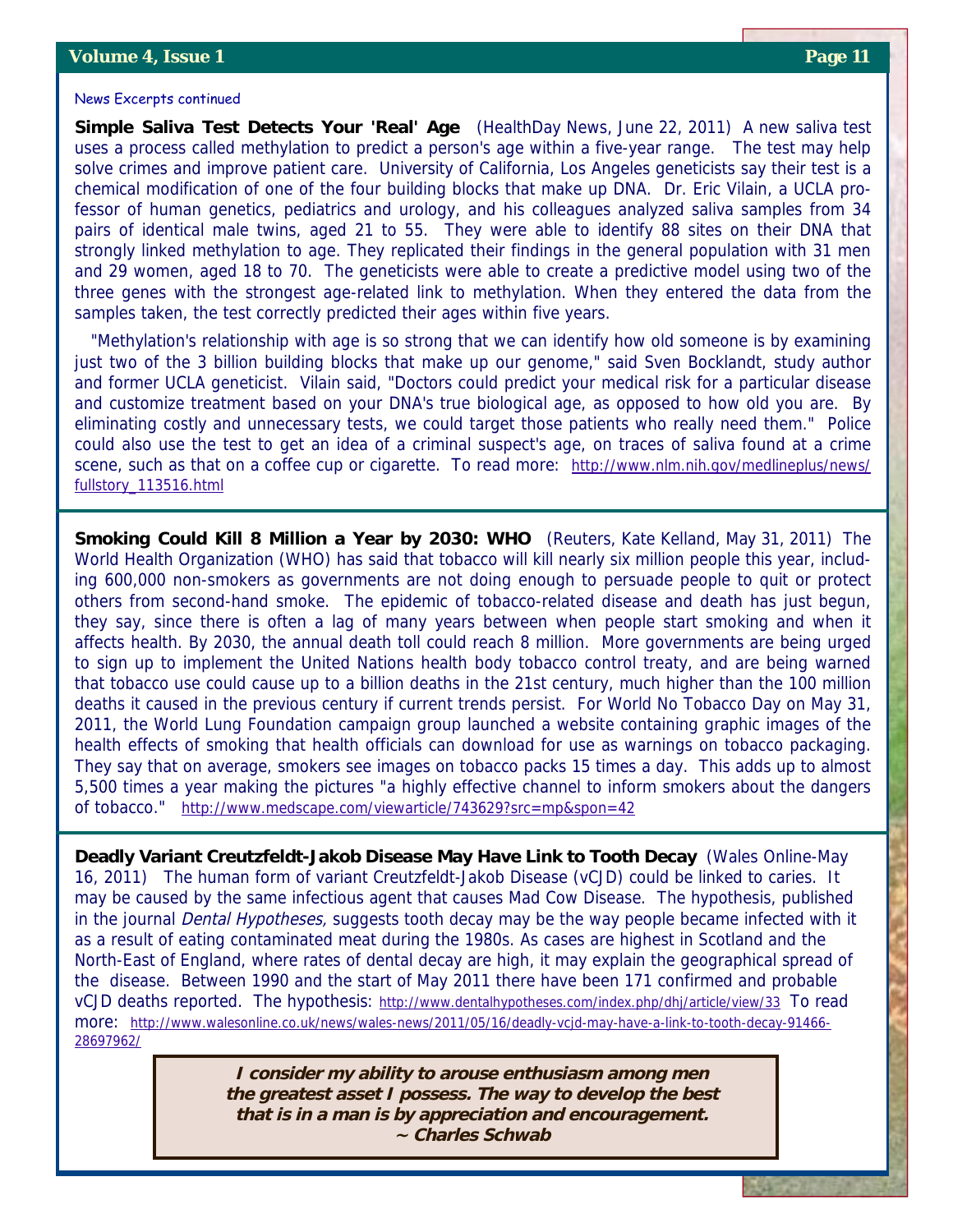| <b>CE Quiz (Summer 2011 edition)</b>                                                                                                                                                                                                                                                                                                                                                                                                                                                                                                                                                                                                                                                                                                                                                                                                                                                                                                                                          |  |  |  |  |  |  |
|-------------------------------------------------------------------------------------------------------------------------------------------------------------------------------------------------------------------------------------------------------------------------------------------------------------------------------------------------------------------------------------------------------------------------------------------------------------------------------------------------------------------------------------------------------------------------------------------------------------------------------------------------------------------------------------------------------------------------------------------------------------------------------------------------------------------------------------------------------------------------------------------------------------------------------------------------------------------------------|--|--|--|--|--|--|
| To receive 1 CEU, print this page and circle your answers.                                                                                                                                                                                                                                                                                                                                                                                                                                                                                                                                                                                                                                                                                                                                                                                                                                                                                                                    |  |  |  |  |  |  |
| Fax to: Jennie M. Fleming at (770) 339-4267                                                                                                                                                                                                                                                                                                                                                                                                                                                                                                                                                                                                                                                                                                                                                                                                                                                                                                                                   |  |  |  |  |  |  |
|                                                                                                                                                                                                                                                                                                                                                                                                                                                                                                                                                                                                                                                                                                                                                                                                                                                                                                                                                                               |  |  |  |  |  |  |
| 1. According to a paper in the June 2011 issue of <i>Infection and Immunity</i> , vitamin D treated gingival cells, grown<br>in a lab, increased their production of white blood cells to:<br>A. Produce higher levels of LDL cholesterol in the bloodstream<br>B. Produce natural proteins with antibiotic activity and killed more bacteria than the control<br>C. Stimulate brain cells to produce LL-37, a natural antibiotic protein                                                                                                                                                                                                                                                                                                                                                                                                                                                                                                                                     |  |  |  |  |  |  |
| 2. A WHO survey showed that almost 50% of HCW do not wash their hands before providing care. HCW need<br>to wash their hands for each "moment" except:<br>A. Before and after touching a patient or patient surroundings<br>B. Before cleaning or aseptic procedures<br>C. After using hand sanitizer                                                                                                                                                                                                                                                                                                                                                                                                                                                                                                                                                                                                                                                                         |  |  |  |  |  |  |
| 3. A nationwide study found contamination with infectious bacteria in one out of four soap dispensers in public<br>bathrooms.<br>A. True<br>B. False                                                                                                                                                                                                                                                                                                                                                                                                                                                                                                                                                                                                                                                                                                                                                                                                                          |  |  |  |  |  |  |
| 4. Methemoglobinemia has been reported in all strengths of benzocaine gels / liquids and may cause all except:<br>A. Pale, gray or blue colored skin, lips, and nail beds<br>B. Shortness of breath; rapid heart rate; and fatigue<br>C. Intrinsic pale gray stain                                                                                                                                                                                                                                                                                                                                                                                                                                                                                                                                                                                                                                                                                                            |  |  |  |  |  |  |
| 5. Fluoridated water should be apposed as the EPA is reviewing the maximum fluoride level because fluoride can<br>cause fluorosis. You should respond with:<br>A. Dental fluorosis is a rare condition, and the chances of this occurring will decrease thanks to the new<br>federal recommendations for the optimal fluoride level in drinking water.<br>B. Severe dental fluorosis is extremely rare condition and that according to the American Academy of<br>Family Physicians, there have been "only a handful of cases reported during the past 30 years.<br>C. The report that prompted EPA's review was not focused on the fluoride level used to optimally<br>fluoridate public water supplies. The EPA's review is based on a National Research Council<br>report that "addresses the safety of high levels of fluoride in water that occur naturally, and does<br>not question the use of lower levels of fluoride to prevent tooth decay.<br>D. All of the above |  |  |  |  |  |  |
| Asthma inhalers and/or antihistamines can be depended on in anaphylaxis.<br>6.<br>B. False<br>A. True                                                                                                                                                                                                                                                                                                                                                                                                                                                                                                                                                                                                                                                                                                                                                                                                                                                                         |  |  |  |  |  |  |
| 7. Which statement is false regarding biofilms?<br>A. Bacterial cells forming biofilms don't need cooperative behavior as cells in more complex organisms<br>B. Biofilms are responsible for some of the most virulent, antibiotic-resistant infections.<br>C. Enhancer binding proteins are responsible for turning on genes that initiate the formation of a biofilm.<br>D. Bacterial cells that form biofilms require cooperative behavior similar to cells in more complex organisms                                                                                                                                                                                                                                                                                                                                                                                                                                                                                      |  |  |  |  |  |  |
| 8. Police could use the saliva test on a coffee cup or cigarette to get an idea of a criminal suspect's age, on<br>traces of saliva found at a crime scene.<br>A. True<br>B. False                                                                                                                                                                                                                                                                                                                                                                                                                                                                                                                                                                                                                                                                                                                                                                                            |  |  |  |  |  |  |
| 9. WHO has said that tobacco will kill nearly six million people this year, including 400,000 non-smokers.<br>B. False<br>A. True                                                                                                                                                                                                                                                                                                                                                                                                                                                                                                                                                                                                                                                                                                                                                                                                                                             |  |  |  |  |  |  |
| 10. Mixing neutralizer moments before an injection is administered will lessen the pain of dental injections.<br>A. True<br>B. False                                                                                                                                                                                                                                                                                                                                                                                                                                                                                                                                                                                                                                                                                                                                                                                                                                          |  |  |  |  |  |  |